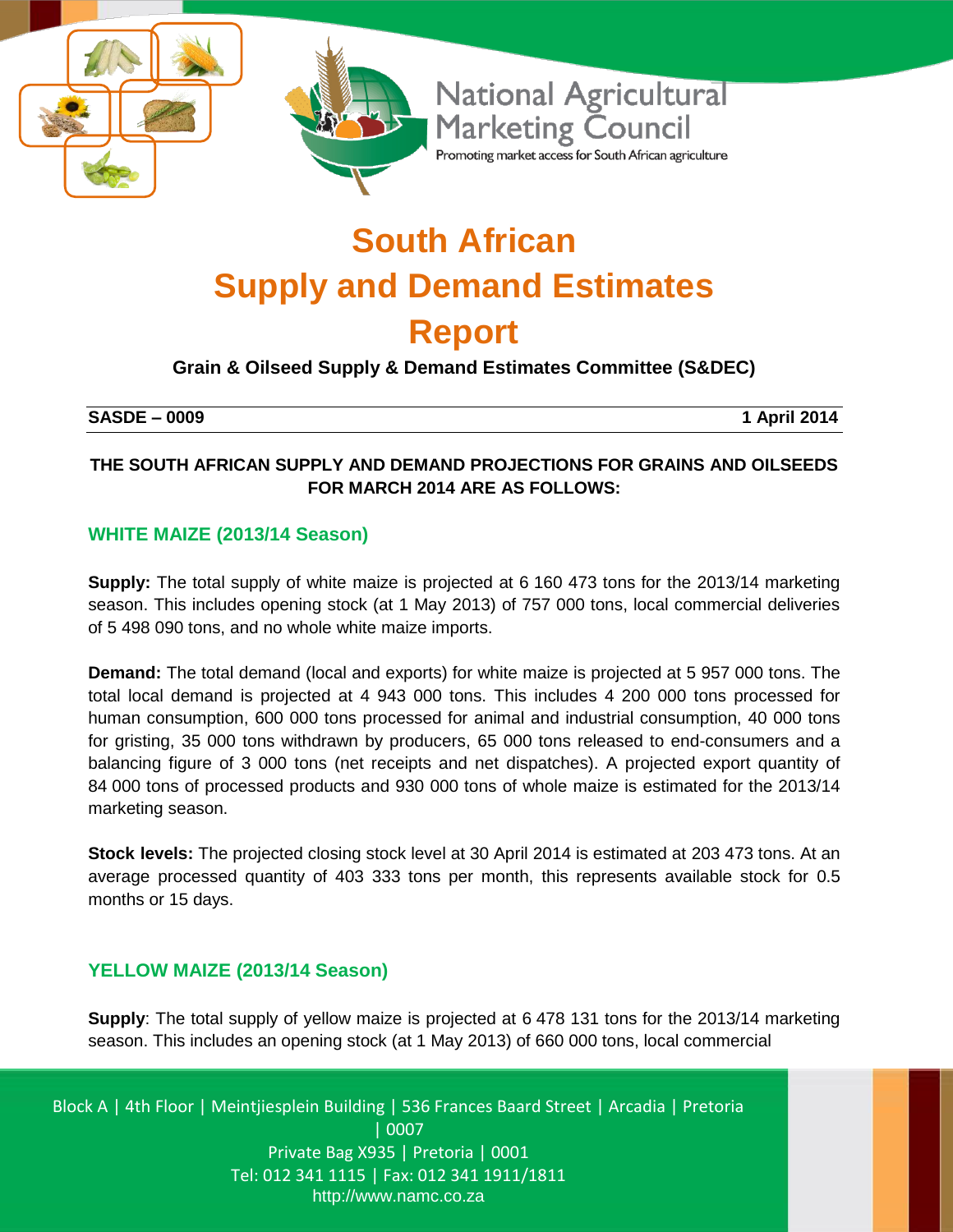deliveries of 5 856 100 tons, and whole yellow maize imports of 83 000 tons.

**Demand:** The total demand (local and exports) for yellow maize is projected at 6 215 000 tons. The total local demand is projected at 4 999 000 tons. This includes 465 000 tons processed for human consumption, 3 950 000 tons processed for animal and industrial consumption, 14 000 tons for gristing, 130 000 tons withdrawn by producers, 420 000 tons released to end-consumers and a balancing figure of 20 000 tons (net receipts and net dispatches). A projected export quantity of 90 000 tons of processed products and 1 126 000 tons of whole yellow maize is estimated for the 2013/14 marketing season.

**Stock levels:** The projected closing stock level at 30 April 2014 is estimated at 263 131 tons. At an average processed quantity of 369 083 tons per month, this represents available stock for 0.7 months or 22 days.

#### **TOTAL MAIZE (2013/14 Season)**

**Supply:** The total supply of maize is projected at 12 638 604 tons for the 2013/14 marketing season. This includes an opening stock (at 1 May 2013) of 1 417 000 tons, local commercial deliveries of 11 354 190 tons, and whole maize imports of 83 000 tons.

**Demand**: The total demand (local and exports) for maize is projected at 12 172 000 tons. The total local demand is projected at 9 942 000 tons. This includes 4 665 000 tons processed for human consumption, 4 550 000 tons processed for animal and industrial consumption, 54 000 tons for gristing, 165 000 tons withdrawn by producers, 485 000 tons released to end-consumers and a balancing figure of 23 000 tons (net receipts and net dispatches). A projected export quantity of 174 000 tons of processed products and 2 056 000 tons of whole maize is estimated for the 2013/14 marketing season.

**Stock levels:** The projected closing stock level at 30 April 2014 is estimated at 466 604 tons. At an average processed quantity of 772 417 tons per month, this represents available stock for 0.6 months or 18 days.

#### **WHITE MAIZE (2014/15 Season)**

**Supply:** The total supply of white maize is projected at 7 089 123 tons for the 2014/15 marketing season. This includes opening stock (at 1 May 2014) of 203 473 tons, local commercial deliveries of 6 857 650 tons, and no whole white maize imports.

**Demand:** The total demand (local and exports) for white maize is projected at 6 458 000 tons. The total local demand is projected at 5 273 000 tons. This includes 4 240 000 tons processed for human consumption, 900 000 tons processed for animal and industrial consumption, 40 000 tons for gristing, 30 000 tons withdrawn by producers, 60 000 tons released to end-consumers and a balancing figure of 3 000 tons (net receipts and net dispatches). A projected export quantity of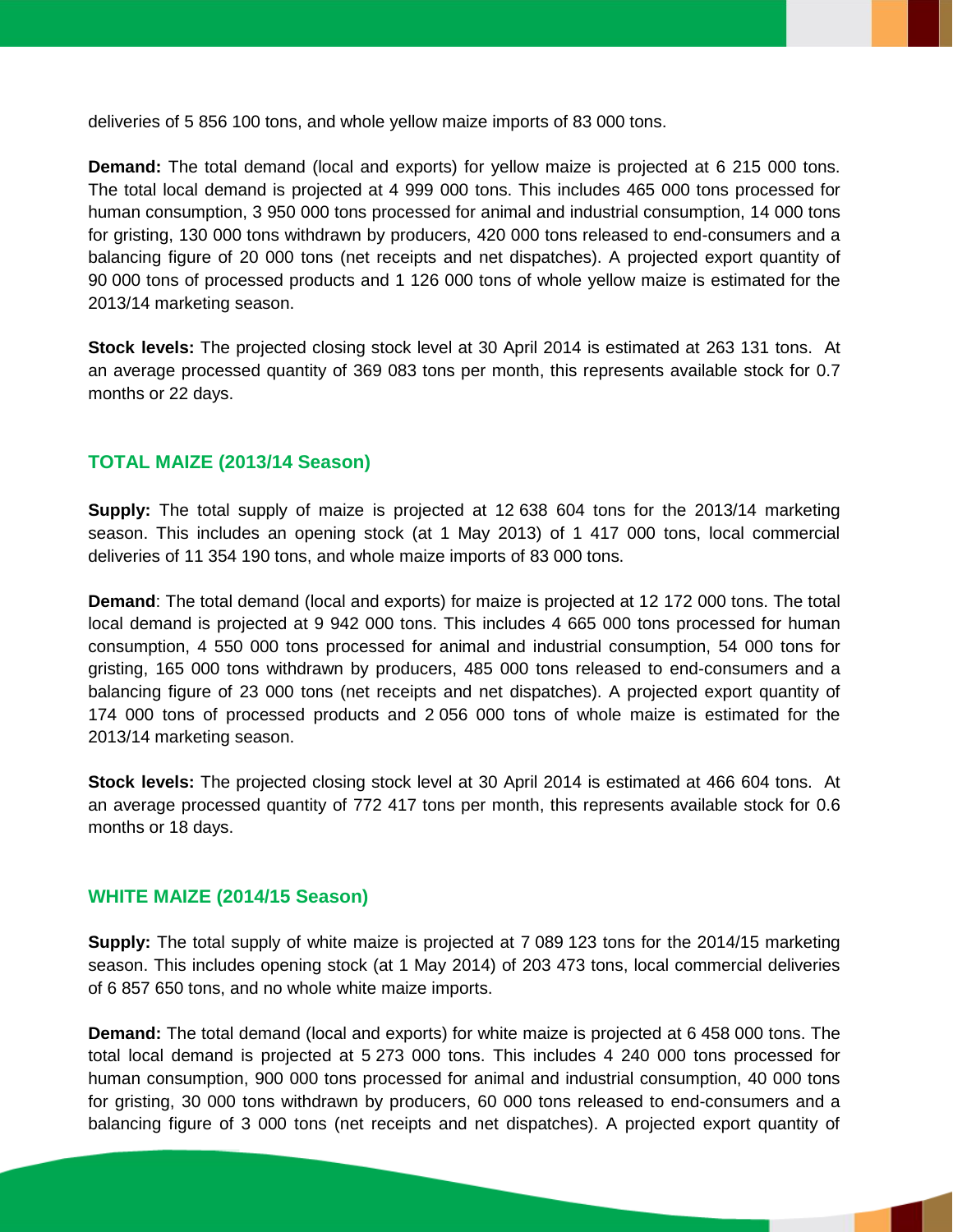85 000 tons of processed products and 1 100 000 tons of whole maize is estimated for the 2014/15 marketing season.

**Stock levels:** The projected closing stock level at 30 April 2015 is estimated at 631 123 tons. At an average processed quantity of 431 666 tons per month, this represents available stock for 1.5 months or 44 days.

#### **YELLOW MAIZE (2014/15 Season)**

**Supply**: The total supply of yellow maize is projected at 5 865 381 tons for the 2014/15 marketing season. This includes an opening stock (at 1 May 2014) of 263 131 tons, local commercial deliveries of 5 577 250 tons, and no whole yellow maize imports.

**Demand:** The total demand (local and exports) for yellow maize is projected at 5 404 000 tons. The total local demand is projected at 4 814 000 tons. This includes 460 000 tons processed for human consumption, 3 800 000 tons processed for animal and industrial consumption, 14 000 tons for gristing, 120 000 tons withdrawn by producers, 400 000 tons released to end-consumers and a balancing figure of 20 000 tons (net receipts and net dispatches). A projected export quantity of 90 000 tons of processed products and 500 000 tons of whole yellow maize is estimated for the 2014/15 marketing season.

**Stock levels:** The projected closing stock level at 30 April 2015 is estimated at 461 381 tons. At an average processed quantity of 356 167 tons per month, this represents available stock for 1.3 months or 39 days.

#### **TOTAL MAIZE (2014/15 Season)**

**Supply:** The total supply of maize is projected at 12 954 504 tons for the 2014/15 marketing season. This includes an opening stock (at 1 May 2014) of 466 604 tons, local commercial deliveries of 12 434 900 tons, and no whole maize imports.

**Demand**: The total demand (local and exports) for maize is projected at 11 862 000 tons. The total local demand is projected at 10 087 000 tons. This includes 4 700 000 tons processed for human consumption, 4 700 000 tons processed for animal and industrial consumption, 54 000 tons for gristing, 150 000 tons withdrawn by producers, 460 000 tons released to end-consumers and a balancing figure of 23 000 tons (net receipts and net dispatches). A projected export quantity of 175 000 tons of processed products and 1 600 000 tons of whole maize is estimated for the 2014/15 marketing season.

**Stock levels:** The projected closing stock level at 30 April 2015 is estimated at 1 092 504 tons. At an average processed quantity of 787 833 tons per month, this represents available stock for 1.4 months or 42 days.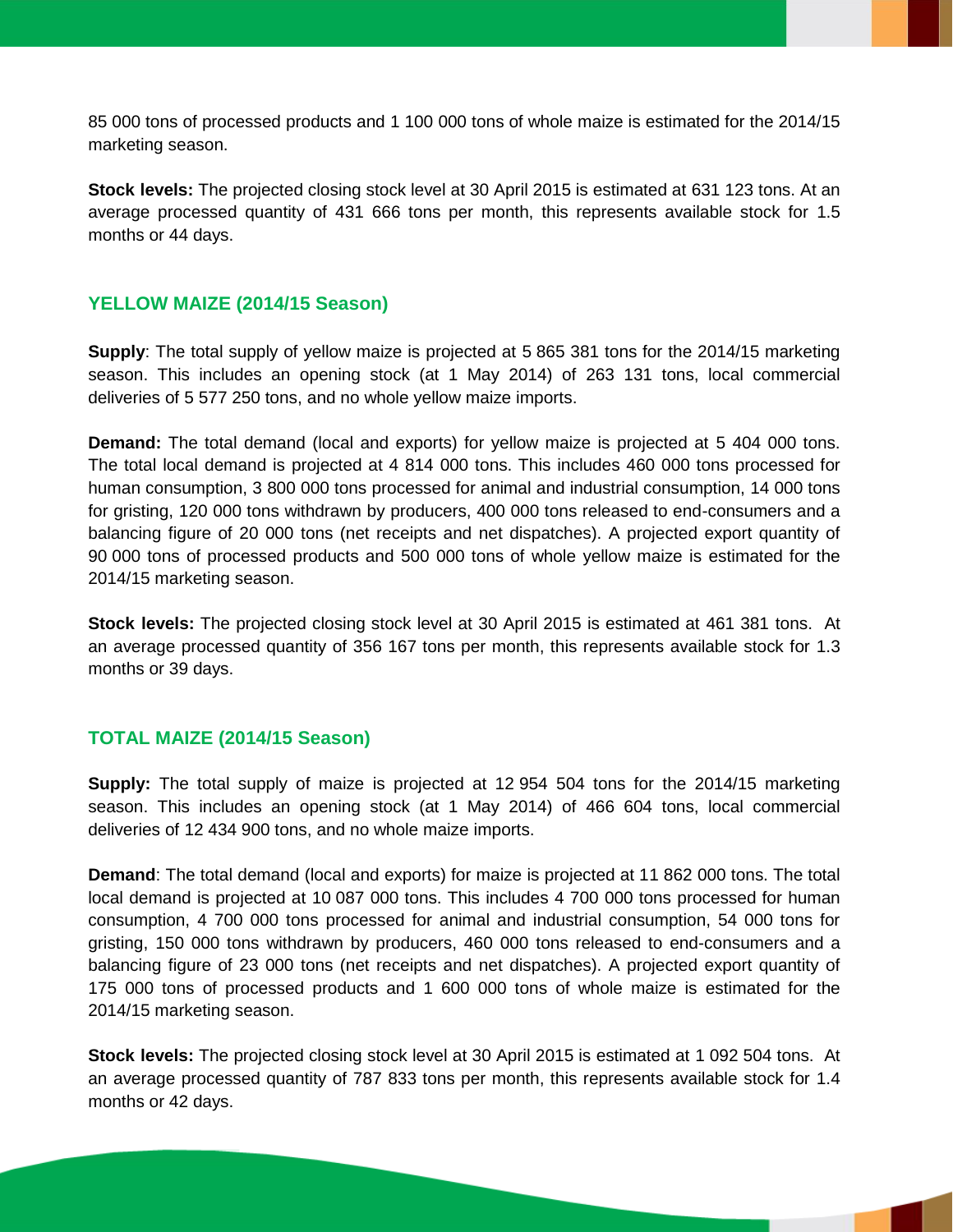*See Appendix 1 for detailed S&D table. An explanation of terms and calculations is available on the NAMC website.*

# **WHEAT (2013/14 Season)**

**Supply:** The total supply of wheat is projected at 3 950 703 tons for the 2013/14 marketing season. This includes an opening stock (at 1 October 2013) of 489 253 tons, local commercial deliveries of 1 799 450 tons, and whole wheat imports of 1 650 000 tons.

**Demand:** The total demand (local and exports) for wheat is projected at 3 436 010 tons. This includes 3 100 000 tons processed for human consumption, 50 000 tons processed for animal consumption, 7 000 tons withdrawn by producers, 5 000 tons released to end consumers, 16 000 tons projected seed for planting and a balancing figure of 18 000 tons (net receipts and net dispatches). A projected export quantity of 20 000 tons of processed products and 220 000 tons of whole wheat is estimated for the 2013/14 marketing season.

**Stock levels:** The projected closing stock level at 30 September 2014 is estimated at 514 693 tons. At an average processed quantity of 262 501 tons per month, this represents available stock for 2 months or 60 days.

*See Appendix 2 for detailed S&D table.*

#### **SORGHUM (2014/15 Season)**

**Supply:** The total supply of sorghum is projected at 275 479 tons for the 2014/15 marketing season. This includes an opening stock (at 1 March 2014) of 49 929 tons, local commercial deliveries of 225 550 tons, and no sorghum imports.

**Demand:** The total demand (local and exports) for sorghum is projected at 214 200 tons. This includes 12 000 tons for indoor malting, 57 000 tons for floor malting, 97 000 tons for meal, rice and grits and 7 500 tons for feed, 6 000 tons withdrawn by producers, 2 700 tons released to end consumers and a balancing figure of 1 000 tons (net receipts and net dispatches). A projected export quantity of 30 000 tons of sorghum is estimated for the 2014/15 marketing season.

**Stock levels:** The projected closing stock level at 28 February 2015 is estimated at 61 279 tons. At an average processed quantity of 14 458 tons per month, this represents available stock for 4.2 months or 129 days.

*See Appendix 3 for detailed S&D table.*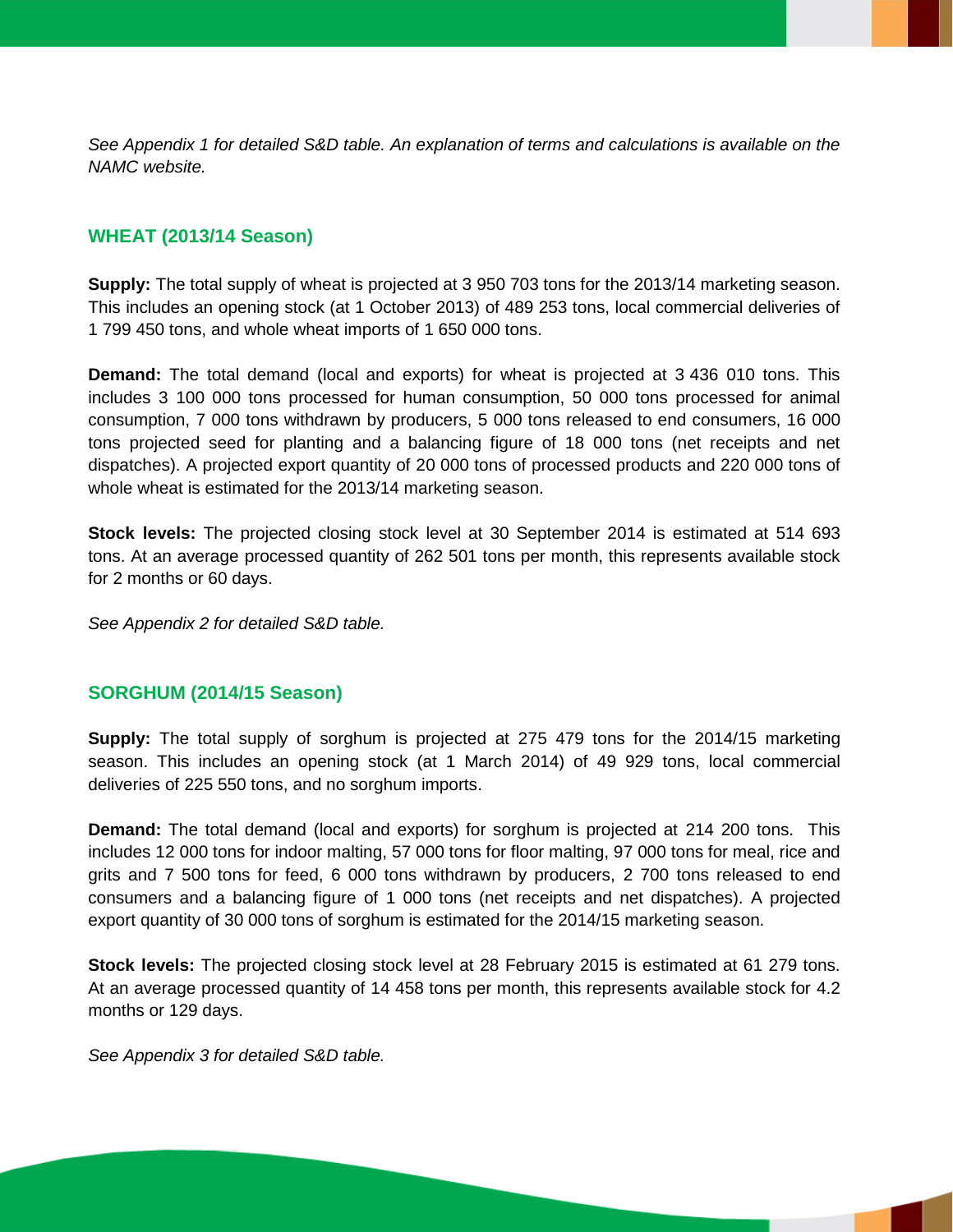### **SUNFLOWER SEED (2014/15 Season)**

**Supply:** The total supply of sunflower seed is projected at 875 166 tons for the 2014/15 marketing season. This includes an opening stock (at 1 March 2014) of 46 341 tons, local commercial deliveries of 825 325 tons, and no sunflower seed imports.

**Demand**: The total demand (local and exports) for sunflower seed is projected at 744 660 tons. This includes 1 200 tons processed for human consumption, 2 900 tons processed for animal consumption, 760 000 tons for crush for oil and oilcake, 2 500 tons withdrawn by producers, 3 200 tons released to end consumers, 2 850 tons seed for planting purposes and a balancing figure of 2 000 tons (net receipts and net dispatches). A quantity of 10 tons is projected for exports for the 2014/15 marketing season.

**Stock levels:** The projected closing stock level at 28 February 2015 is estimated at 100 506 tons. At an average processed quantity of 63 675 tons per month, this represents available stock for 1.6 months or 48 days.

*See Appendix 4 for detailed S&D table.*

#### **SOYBEANS (2014/15 Season)**

**Supply:** The total supply of soybeans is projected at 972 938 tons for the 2014/15 marketing season. This includes an opening stock (at 1 March 2014) of 62 738 tons, local commercial deliveries of 837 700 tons, and soybeans imports of 70 000 tons.

**Demand**: The total demand (local and exports) for soybeans is projected at 896 700 tons. This includes 28 000 tons processed for human consumption, 160 000 tons processed for animal (full fat) consumption, 680 000 tons for crush for oil and oilcake, 4 300 tons withdrawn by producers, 3 000 tons released to end consumers, 5 400 tons seed for planting and a balancing figure of 1 000 tons (net receipts and net dispatches). A projected export quantity of 15 000 tons soybeans is estimated for the 2014/15 marketing season.

**Stock levels:** The projected closing stock level at 28 February 2015 is estimated at 76 238 tons. At an average processed quantity of 72 333 tons per month, this represents available stock for 1.1 months or 32 days.

*See Appendix 5 for detailed S&D table.*

**PLEASE NOTE THAT THE NEXT SASDE REPORT WILL BE RELEASED ON 25 APRIL 2014**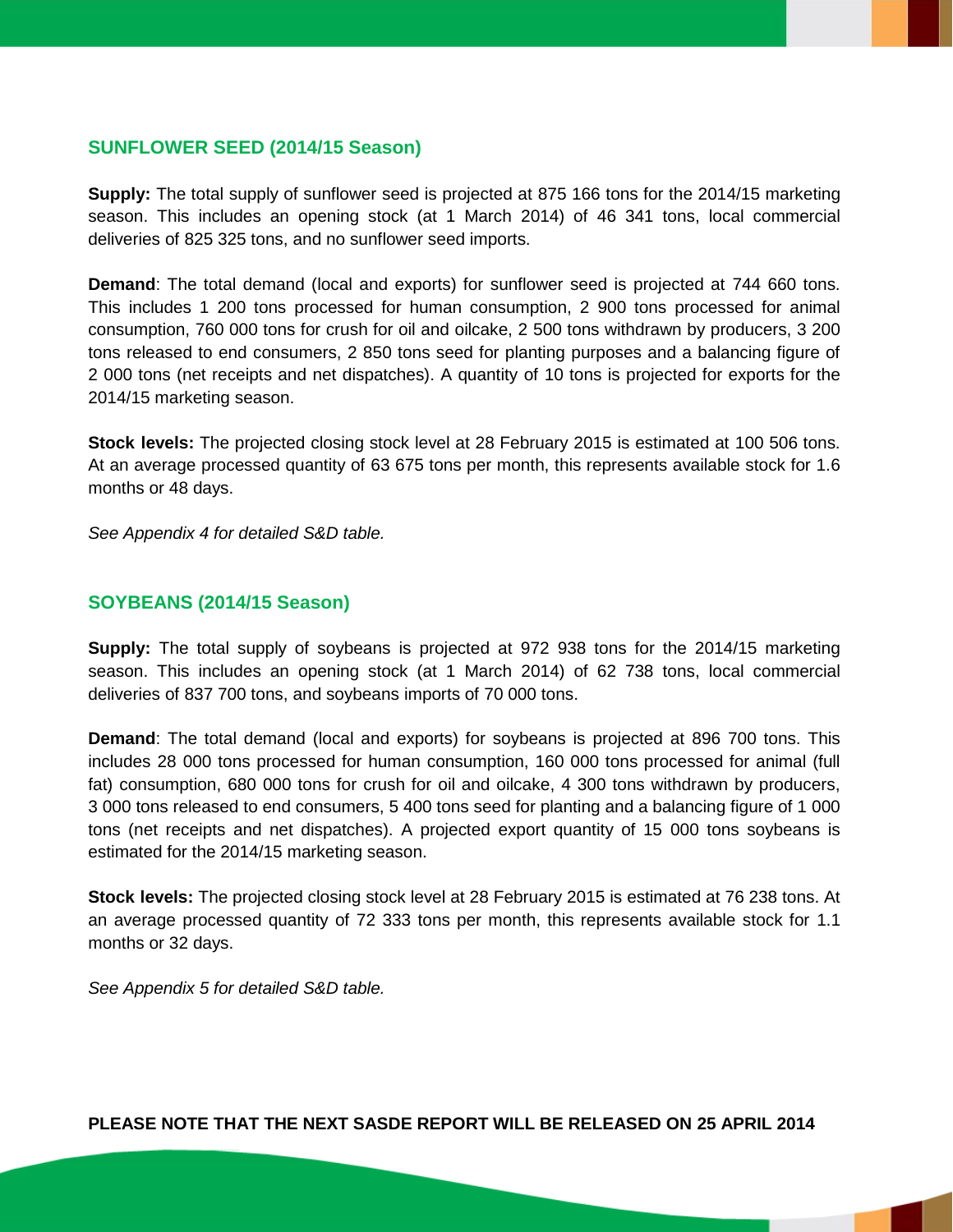# National Agricultural<br>Marketing Council Promoting market access for South African agriculture

# **Appendix 1: Detailed S & D table for white, yellow and total maize 1 APRIL 2014**

|                |                                                                                                                                             | <b>White Maize</b>           | <b>White Maize</b>        | <b>White Maize</b>        | <b>Yellow Maize</b>          | <b>Yellow Maize</b>       | <b>Yellow Maize</b>              | <b>Total Maize</b>           | <b>Total Maize</b>        | <b>Total Maize</b>        |
|----------------|---------------------------------------------------------------------------------------------------------------------------------------------|------------------------------|---------------------------|---------------------------|------------------------------|---------------------------|----------------------------------|------------------------------|---------------------------|---------------------------|
|                | <b>Marketing season</b>                                                                                                                     | <b>Actual for</b><br>2012/13 | Projection<br>for 2013/14 | Projection<br>for 2014/15 | <b>Actual for</b><br>2012/13 | Projection for<br>2013/14 | <b>Projection for</b><br>2014/15 | <b>Actual for</b><br>2012/13 | Projection for<br>2013/14 | Projection for<br>2014/15 |
|                |                                                                                                                                             |                              | <b>March 2014</b>         | <b>March 2014</b>         |                              | <b>March 2014</b>         | <b>March 2014</b>                |                              | <b>March 2014</b>         | <b>March 2014</b>         |
|                |                                                                                                                                             | tons                         | tons                      | tons                      | tons                         | tons                      | tons                             | tons                         | tons                      | tons                      |
| $\mathbf{1}$   | CEC (Crop Estimate)                                                                                                                         | 6 904 000                    | 5 545 000                 | 7 007 650                 | 5 217 000                    | 6 145 000                 | 5 947 250                        | 12 121 000                   | 11 690 000                | 12 954 900                |
| 2              | CEC (Retention)                                                                                                                             | <b>NA</b>                    | 110 910                   | 150 000                   | <b>NA</b>                    | 346 900                   | 370 000                          | <b>NA</b>                    | 457 810                   | 520 000                   |
| 3              | Min: Early deliveries<br>for current season<br>(March + April)                                                                              | <b>NA</b>                    | 314 617                   | 200 000                   | <b>NA</b>                    | 526 969                   | 380 000                          | NA.                          | 841 586                   | 580 000                   |
| 4              | Plus: Early deliveries<br>for next season<br>(March + April)                                                                                | <b>NA</b>                    | 200 000                   | 200 000                   | <b>NA</b>                    | 380 000                   | 380 000                          | <b>NA</b>                    | 580 000                   | 580 000                   |
| 5              | Available for the<br>commercial market                                                                                                      | <b>NA</b>                    | 5 319 473                 | 6857650                   | <b>NA</b>                    | 5 651 131                 | 5 577 250                        | <b>NA</b>                    | 10 970 604                | 12 434 900                |
| 6              | <b>SUPPLY</b>                                                                                                                               |                              |                           |                           |                              |                           |                                  |                              |                           |                           |
| $\overline{7}$ | Opening stock (1<br>May)                                                                                                                    | 518 000                      | 757 000                   | 203 473                   | 476 000                      | 660 000                   | 263 131                          | 994 000                      | 1 417 000                 | 466 604                   |
| 8              | Producer deliveries*                                                                                                                        | 6 880 000                    | 5 498 090                 | 6857650                   | 5 049 000                    | 5856100                   | 5 577 250                        | 11 929 000                   | 11 354 190                | 12 434 900                |
| 9              | Imports                                                                                                                                     | 11 000                       | $\mathbf 0$               | 0                         | 0                            | 83 000                    | $\mathbf 0$                      | 11 000                       | 83 000                    | 0                         |
| 10             | Early deliveries<br>$(Net)$ **                                                                                                              | 0                            | $-114617$                 | 0                         | 0                            | -146 969                  | 0                                | 0                            | -261 586                  | $\mathbf 0$               |
| 11             | Surplus                                                                                                                                     | 22 000                       | 20 000                    | 28 000                    | 20 000                       | 26 000                    | 25 000                           | 42 000                       | 46 000                    | 53 000                    |
| 12             | <b>Total Supply</b>                                                                                                                         | 7 431 000                    | 6 160 473                 | 7 089 123                 | 5 545 000                    | 6478131                   | 5 865 381                        | 12 976 000                   | 12 638 604                | 12 954 504                |
| 13             | <b>DEMAND</b>                                                                                                                               |                              |                           |                           |                              |                           |                                  |                              |                           |                           |
| 14             | Processed for the<br>local market                                                                                                           | 5 047 000                    | 4 840 000                 | 5 180 000                 | 3 888 000                    | 4 4 29 0 00               | 4 274 000                        | 8935                         | 9 269 000                 | 9 454 000                 |
|                | Block A   4th Floor   Meintjiesplein Building   536 Frances Baard Street   Arcadia   Pretoria<br>0007<br>Private Bag X935   Pretoria   0001 |                              |                           |                           |                              |                           |                                  |                              |                           |                           |

Tel: 012 341 1115 | Fax: 012 341 1911/1811

http://www.namc.co.za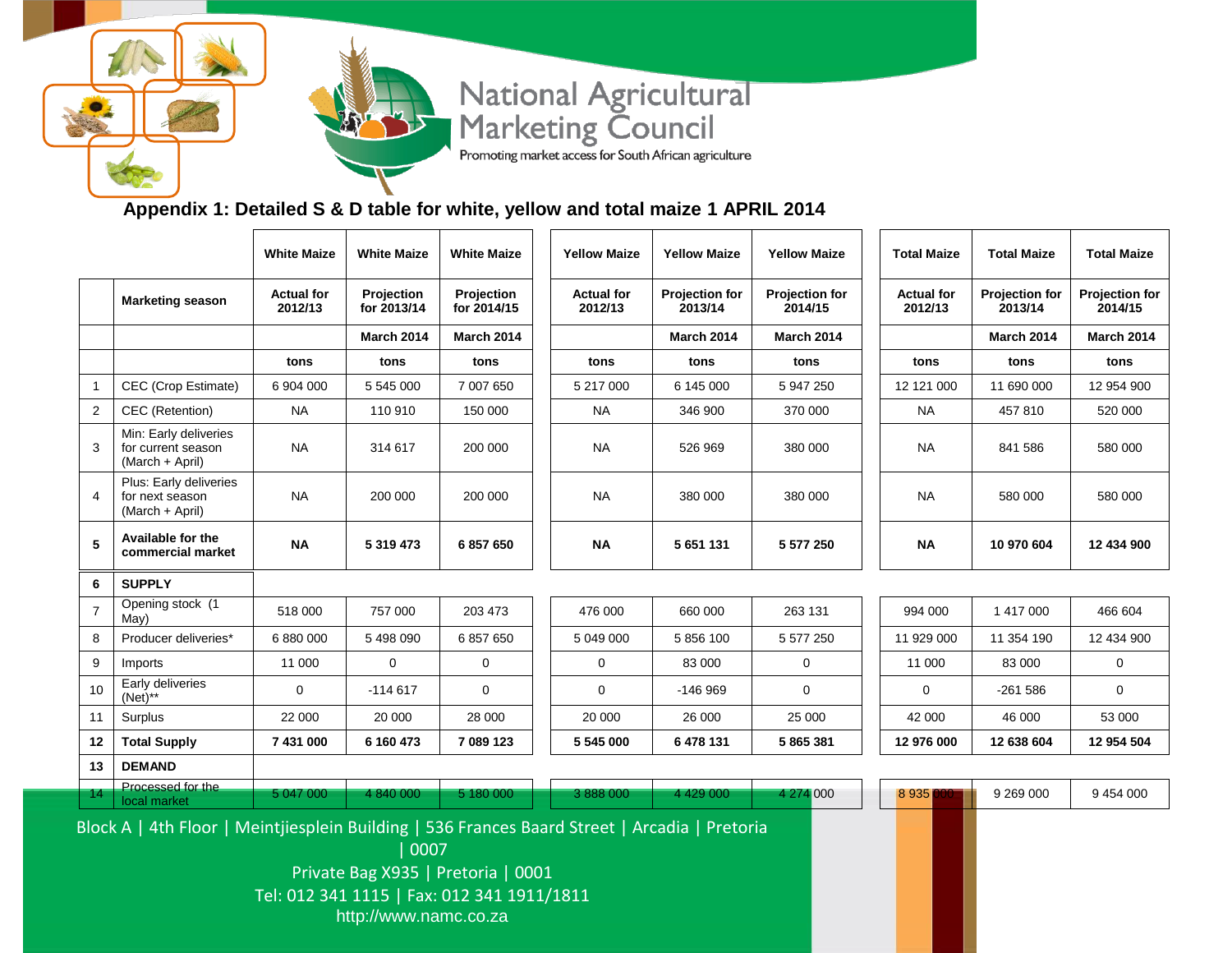|    |                                  | <b>White Maize</b>           | <b>White Maize</b>        | <b>White Maize</b>        | <b>Yellow Maize</b>          | <b>Yellow Maize</b>              | <b>Yellow Maize</b>              | <b>Total Maize</b>           | <b>Total Maize</b>               | <b>Total Maize</b>               |
|----|----------------------------------|------------------------------|---------------------------|---------------------------|------------------------------|----------------------------------|----------------------------------|------------------------------|----------------------------------|----------------------------------|
|    | <b>Marketing season</b>          | <b>Actual for</b><br>2012/13 | Projection<br>for 2013/14 | Projection<br>for 2014/15 | <b>Actual for</b><br>2012/13 | <b>Projection for</b><br>2013/14 | <b>Projection for</b><br>2014/15 | <b>Actual for</b><br>2012/13 | <b>Projection for</b><br>2013/14 | <b>Projection for</b><br>2014/15 |
| 15 | -human                           | 4 095 000                    | 4 200 000                 | 4 240 000                 | 404 000                      | 465 000                          | 460 000                          | 4 499 000                    | 4 665 000                        | 4700000                          |
| 16 | - animal and<br>industrial       | 904 000                      | 600 000                   | 900 000                   | 3 474 000                    | 3 950 000                        | 3 800 000                        | 4 378 000                    | 4 550 000                        | 4700 000                         |
| 17 | -gristing                        | 48 000                       | 40 000                    | 40 000                    | 10 000                       | 14 000                           | 14 000                           | 58 000                       | 54 000                           | 54 000                           |
| 18 | Withdrawn by<br>producers        | 36 000                       | 35 000                    | 30 000                    | 102 000                      | 130 000                          | 120 000                          | 138 000                      | 165 000                          | 150 000                          |
| 19 | Released to end-<br>consumers    | 95 000                       | 65 000                    | 60 000                    | 383 000                      | 420 000                          | 400 000                          | 478 000                      | 485 000                          | 460 000                          |
| 20 | Net receipts $(-)/$ disp $(+)$   | 28 000                       | 3 0 0 0                   | 3 0 0 0                   | 34 000                       | 20 000                           | 20 000                           | 62 000                       | 23 000                           | 23 000                           |
| 21 | Deficit                          | $\mathbf 0$                  | 0                         | $\Omega$                  | $\mathbf 0$                  | 0                                | $\Omega$                         | 0                            | 0                                | $\mathbf 0$                      |
| 22 | Local demand                     | 5 206 000                    | 4 943 000                 | 5 273 000                 | 4 407 000                    | 4 999 000                        | 4 814 000                        | 9 613 000                    | 9 942 000                        | 10 087 000                       |
| 23 | Exports                          | 1 468 000                    | 1 0 1 4 0 0 0             | 1 185 000                 | 478 000                      | 1 216 000                        | 590 000                          | 1946 000                     | 2 2 3 0 0 0 0                    | 1775 000                         |
| 24 | -products                        | 68 000                       | 84 000                    | 85 000                    | 65 000                       | 90 000                           | 90 000                           | 133 000                      | 174 000                          | 175 000                          |
| 25 | -whole maize                     | 1 400 000                    | 930 000                   | 1 100 000                 | 413 000                      | 1 126 000                        | 500 000                          | 1813000                      | 2 056 000                        | 1 600 000                        |
| 26 | <b>Total Demand</b>              | 6 674 000                    | 5957000                   | 6 458 000                 | 4 885 000                    | 6 215 000                        | 5 404 000                        | 11 559 000                   | 12 172 000                       | 11 862 000                       |
|    |                                  |                              |                           |                           |                              |                                  |                                  |                              |                                  |                                  |
| 27 | <b>Closing Stock (30</b><br>Apr) | 757 000                      | 203 473                   | 631 123                   | 660 000                      | 263 131                          | 461 381                          | 1 417 000                    | 466 604                          | 1 092 504                        |
|    |                                  |                              |                           |                           |                              |                                  |                                  |                              |                                  |                                  |
| 28 | - processed p/month              | 420 583                      | 403 333                   | 431 666                   | 324 000                      | 369 083                          | 356 167                          | 744 583                      | 772 417                          | 787 833                          |
| 29 | - months' stock                  | 1.8                          | 0.5                       | 1.5                       | 2.0                          | 0.7                              | 1.3                              | 1.9                          | 0.6                              | 1.4                              |
| 30 | - days' stock                    | 55                           | 15                        | 44                        | 62                           | 22                               | 39                               | 58                           | 18                               | 42                               |

\*Prod deliveries = Crop estimate by CEC - retentions by CEC + additional deliveries reported by SAGIS above crop estimate.For the 2013/14 marketing season the additional white maize deliveries is projected at 64 000 tons and for yellow maize, 58 000 tons.

\*\*Early deliveries (Net) = Early deliveries for next season (March + April) minus Early deliveries for current season (March + April). The actual final closing stock at the end of April is determined by the early deliveries realised in March & April.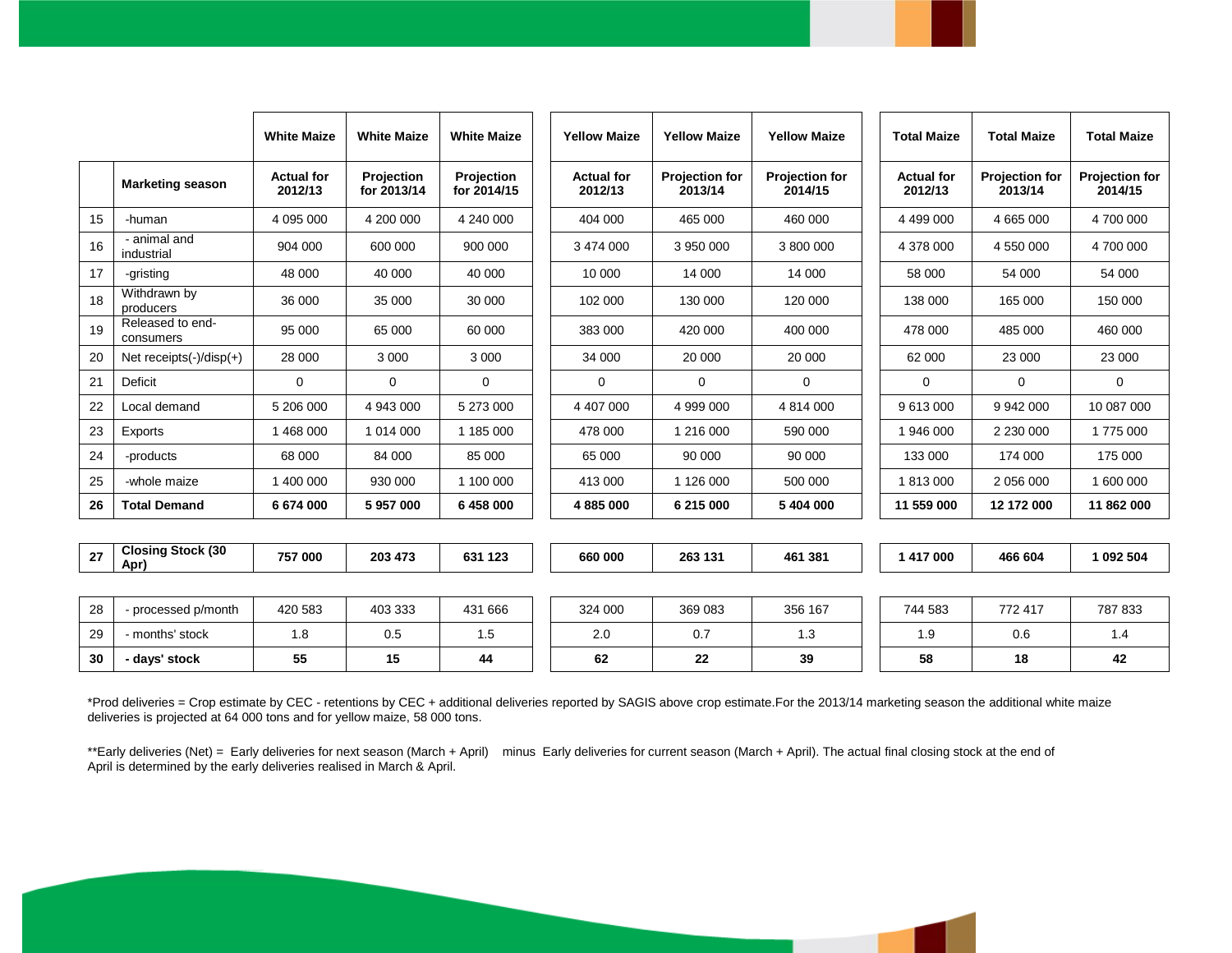



National Agricultural<br>Marketing Council

Promoting market access for South African agriculture

# **Appendix 2: Detailed S & D table for Wheat 1 APRIL 2014**

|                            | Wheat                        | Wheat                     |
|----------------------------|------------------------------|---------------------------|
| <b>Marketing season</b>    | <b>Actual for</b><br>2012/13 | Projection<br>for 2013/14 |
|                            |                              | <b>March 2014</b>         |
|                            | tons                         | tons                      |
| <b>CEC</b> (Crop Estimate) | 1870000                      | 1 804 450                 |
| <b>CEC</b> (Retention)     | ΝA                           | 35 000                    |

|   | <b>SUPPLY</b>         |           |           |
|---|-----------------------|-----------|-----------|
| 5 | Opening stock (1 Oct) | 651 180   | 489 253   |
| 6 | Prod deliveries*      | 1837137   | 1 799 450 |
|   | Imports               | 1 393 215 | 1 650 000 |
| 8 | <b>Surplus</b>        |           | 12 000    |
| 9 | <b>Total Supply</b>   | 3 881 532 | 3 950 703 |

| 10              | <b>DEMAND</b>                  |           |           |
|-----------------|--------------------------------|-----------|-----------|
| 11              | Processed                      | 3 040 086 | 3 150 010 |
| 12              | - human                        | 3 008 378 | 3 100 000 |
| 13 <sup>2</sup> | - animal                       | 31 694    | 50 000    |
| 14              | - gristing                     | 14        | 10        |
| 15              | Withdrawn by producers         | 3 9 3 4   | 7 0 0 0   |
| 16              | Released to end-consumers      | 7 3 2 2   | 5 0 0 0   |
| 17              | Seed for planting purposes     | 15 998    | 16 000    |
| 18              | Net receipts $(-)/$ disp $(+)$ | 19 990    | 18 000    |
| 19              | <b>Deficit</b>                 | 713       | O         |
| 20              | <b>Exports</b>                 | 304 236   | 240 000   |
| 21              | - products                     | 25 8 20   | 20 000    |
| 22              | - whole wheat                  | 278 416   | 220 000   |
| 23              | <b>Total Demand</b>            | 3 392 279 | 3 436 010 |
|                 |                                |           |           |
| 24              | <b>Closing Stock (30 Sep)</b>  | 489 253   | 514 693   |
| 25              | - processed p/month            | 253 341   | 262 501   |
| 26              | - months' stock                | 1.9       | 2.0       |
| 27              | - days' stock                  | 59        | 60        |

\*Prod deliveries = Crop estimate by CEC - retentions by CEC + additional deliveries reported by SAGIS above crop estimate. For the 2013/14 marketing season the additional wheat deliveries is projected at 30 000 tons.

Block A | 4th Floor | Meintjiesplein Building | 536 Frances Baard Street | Arcadia | Pretoria | 0007 Private Bag X935 | Pretoria | 0001 Tel: 012 341 1115 | Fax: 012 341 1911/1811 http://www.namc.co.za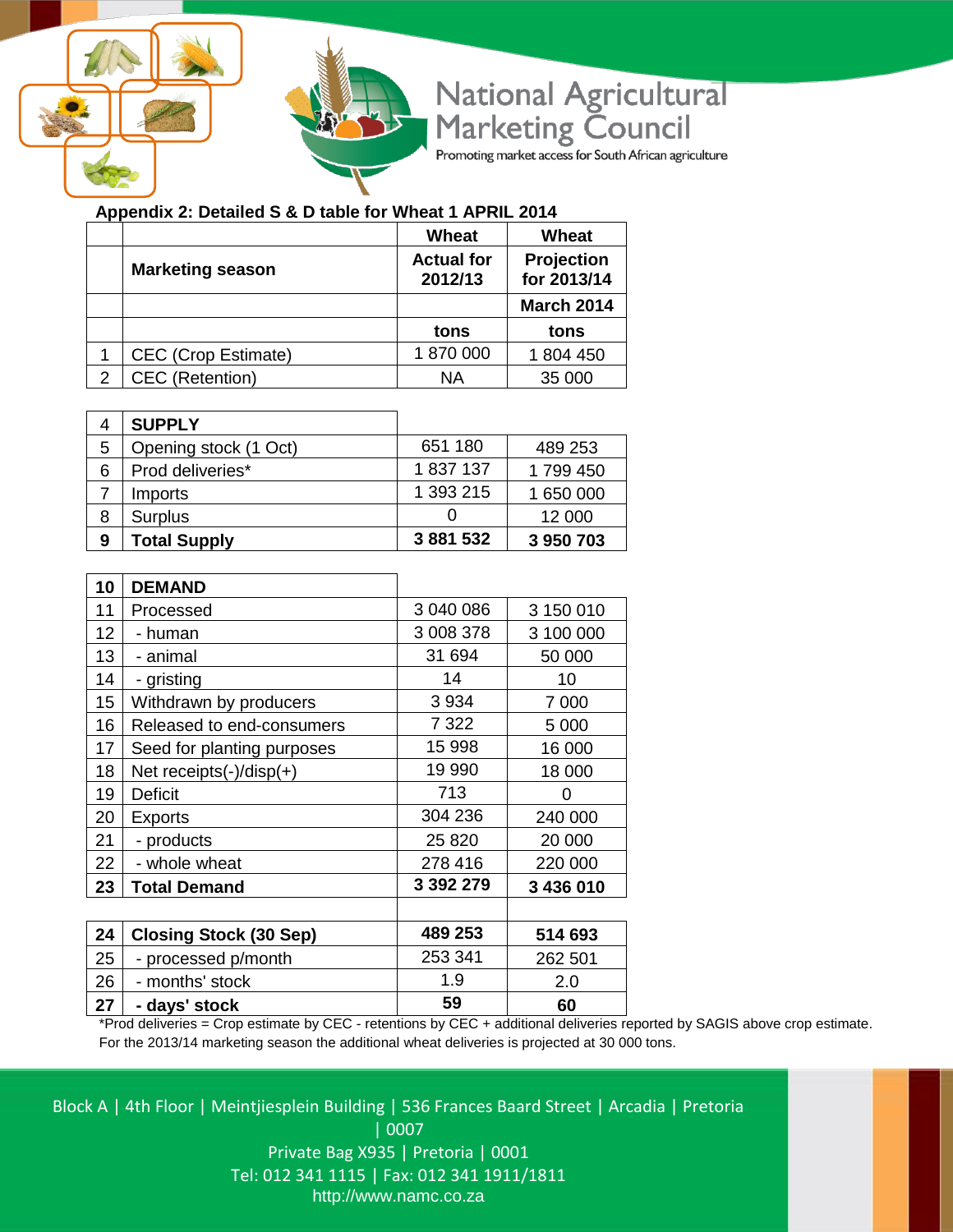|   | <b>Marketing season</b>             | <b>Actual for</b><br>2013/14 | <b>Projection for</b><br>2014/15 |
|---|-------------------------------------|------------------------------|----------------------------------|
|   |                                     |                              | <b>March 2014</b>                |
|   |                                     | tons                         | tons                             |
|   | <b>CEC</b> (Crop Estimate)          | 147 200                      | 228 450                          |
| 2 | <b>CEC</b> (Retention)              | <b>NA</b>                    | 2 9 0 0                          |
| 3 | Available for the commercial market | ΝA                           | 225 550                          |

# **Appendix 3: Detailed S & D table for Sorghum 1 APRIL 2014**

|   | <b>SUPPLY</b>           |         |         |
|---|-------------------------|---------|---------|
| 5 | Opening stock (1 March) | 56 015  | 49 929  |
| 6 | Prod deliveries         | 145 604 | 225 550 |
|   | Imports                 | 50 033  |         |
| 8 | <b>Surplus</b>          |         |         |
| 9 | <b>Total Supply</b>     | 251 652 | 275 479 |

| 10              | <b>DEMAND</b>                  |          |         |
|-----------------|--------------------------------|----------|---------|
| 11              | <b>Processed</b>               | 170 518  | 173 500 |
| 12 <sub>2</sub> | - Indoor malting               | 12 085   | 12 000  |
| 13              | - Floor malting                | 56 926   | 57 000  |
| 14              | - Meal, rice & grits           | 96 409   | 97 000  |
| 15              | - Pet Food                     | 924      | 1 0 0 0 |
| 16              | - Poultry feed                 | 3558     | 3500    |
| 17              | - Livestock feed               | 616      | 3 0 0 0 |
| 18              | Bio-fuel                       | $\Omega$ | 0       |
| 19              | Withdrawn by producers         | 5577     | 6 0 0 0 |
| 20              | Released to end-consumers      | 2681     | 2700    |
| 21              | Net receipts $(-)/$ disp $(+)$ | 971      | 1 0 0 0 |
| 22              | <b>Deficit</b>                 | 3 1 4 3  | 1 000   |
| 23              | <b>Exports</b>                 | 18833    | 30 000  |
| 24              | <b>Total Demand</b>            | 201 723  | 214 200 |

| 25 | <b>Closing Stock (28 Feb))</b> | 49 929 | 61 279 |
|----|--------------------------------|--------|--------|
| 26 | - processed p/month            | 14 210 | 14 458 |
|    | - months' stock                | 3.5    | 42     |
| 28 | - days' stock                  | 107    | 129    |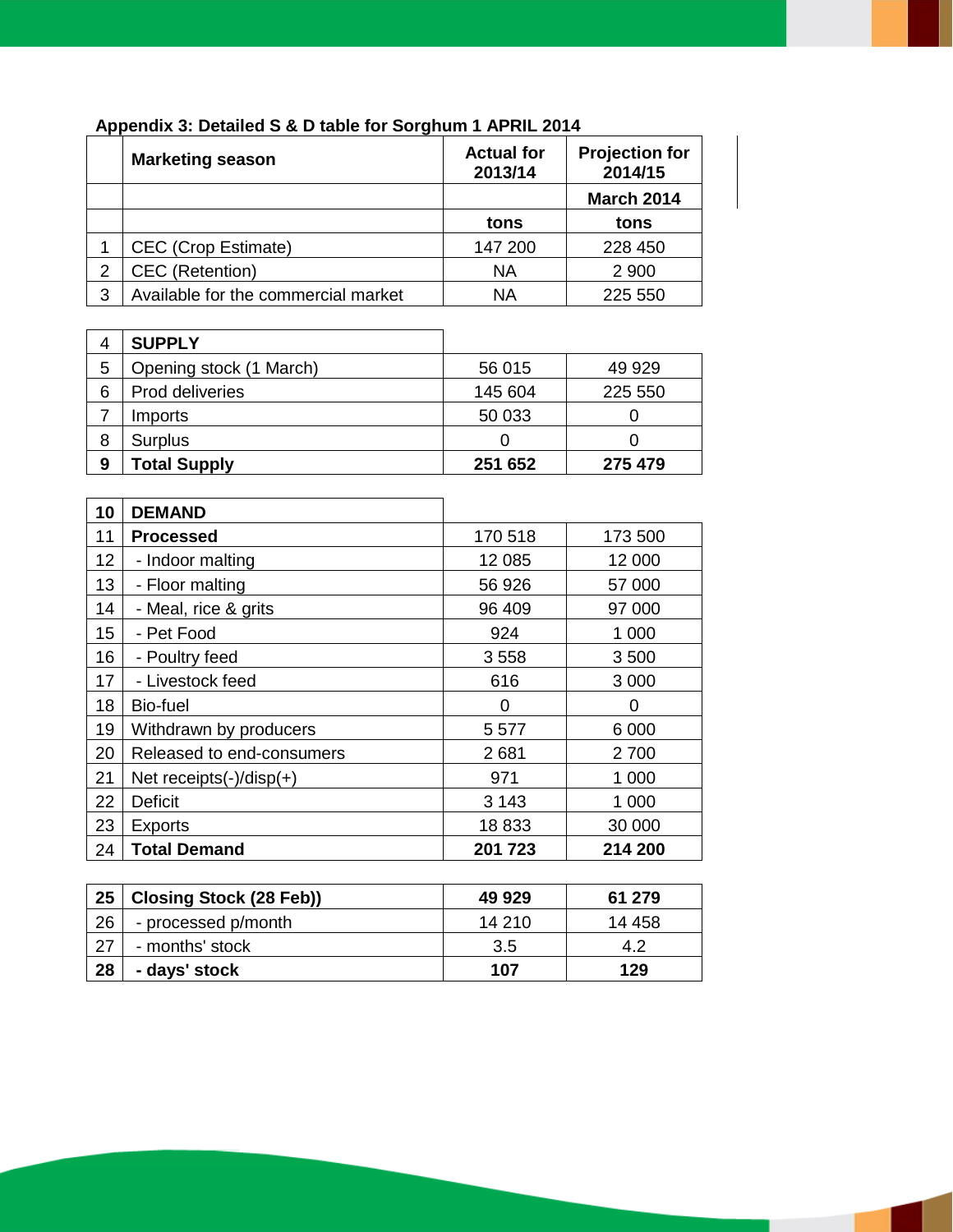|                |                                | <b>Sunflower seed</b>        | <b>Sunflower seed</b>            |
|----------------|--------------------------------|------------------------------|----------------------------------|
|                | <b>Marketing season</b>        | <b>Actual for</b><br>2013/14 | <b>Projection for</b><br>2014/15 |
|                |                                |                              | <b>March 2014</b>                |
|                |                                | tons                         | tons                             |
| $\mathbf{1}$   | CEC (Crop Estimate)            | 557 000                      | 825 325                          |
|                |                                |                              |                                  |
| $\overline{2}$ | <b>SUPPLY</b>                  |                              |                                  |
| 3              | $(1$ Mar)<br>Opening stock     | 81 302                       | 46 341                           |
| 4              | Prod deliveries                | 542 145                      | 825 325                          |
| 5              | Imports                        | 94 475                       | $\overline{0}$                   |
| 6              | <b>Surplus</b>                 | 4 6 9 3                      | 3500                             |
| $\overline{7}$ | <b>Total Supply</b>            | 722 615                      | 875 166                          |
|                |                                |                              |                                  |
| 8              | <b>DEMAND</b>                  |                              |                                  |
| 9              | Processed                      | 666 454                      | 764 100                          |
| 10             | - human                        | 1 1 6 2                      | 1 200                            |
| 11             | - animal                       | 2770                         | 2 900                            |
| 12             | - crush (oil and oilcake)      | 662 522                      | 760 000                          |
| 13             | Withdrawn by producers         | 2 5 24                       | 2 500                            |
| 14             | Released to end-consumers      | 2 9 0 6                      | 3 200                            |
| 15             | Seed for planting purposes     | 2898                         | 2850                             |
| 16             | Net receipts $(-)/$ disp $(+)$ | 1 4 8 4                      | 2 0 0 0                          |
| 17             | <b>Deficit</b>                 | 0                            | $\overline{0}$                   |
| 18             | <b>Exports</b>                 | 8                            | 10                               |
| 19             | <b>Total Demand</b>            | 676 274                      | 774 660                          |
|                |                                |                              |                                  |
| 20             | <b>Ending Stock (28 Feb)</b>   | 46 341                       | 100 506                          |
| 21             | - processed p/month            | 55 538                       | 63 675                           |
| 22             | - months' stock                | 0.8                          | 1.6                              |
| 23             | - days' stock                  | 25                           | 48                               |

#### **Appendix 4: Detailed S & D table for sunflower seed 1 APRIL 2014**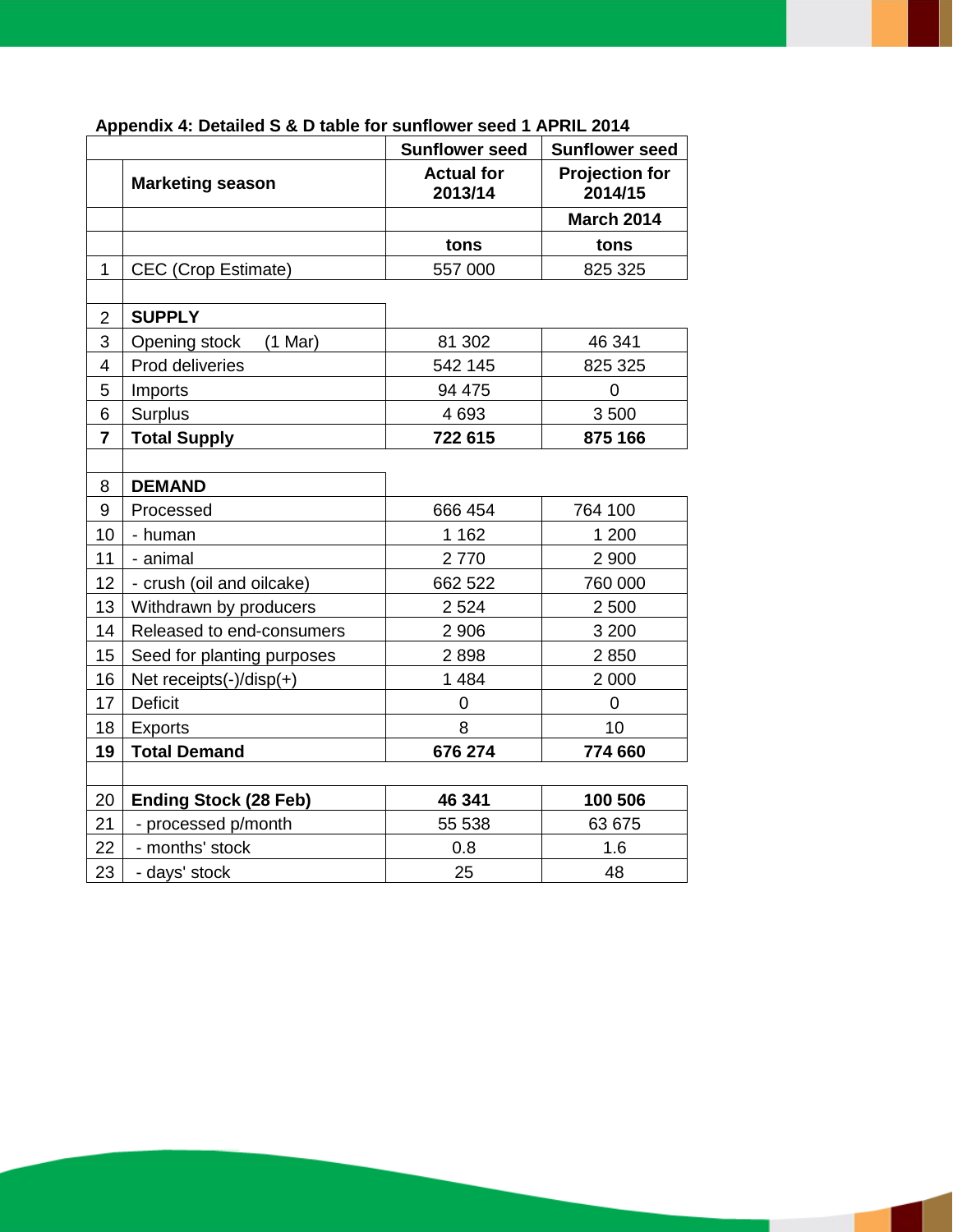|   |                            | <b>Soybeans</b>              | <b>Soybeans</b>                  |
|---|----------------------------|------------------------------|----------------------------------|
|   | <b>Marketing season</b>    | <b>Actual for</b><br>2013/14 | <b>Projection for</b><br>2014/15 |
|   |                            |                              | <b>March 2014</b>                |
|   |                            | tons                         | tons                             |
|   | <b>CEC</b> (Crop Estimate) | 784 500                      | 867 700                          |
| 2 | CEC (Retention)            | ΝA                           | 30 000                           |

# **Appendix 5: Detailed S & D table for Soybeans for 1 APRIL 2014**

| 3 | <b>SUPPLY</b>           |         |         |
|---|-------------------------|---------|---------|
| 4 | Opening stock<br>1 Mar) | 68 639  | 62 738  |
| 5 | Prod deliveries         | 759 055 | 837 700 |
| 6 | Imports                 | 3 2 5 6 | 70 000  |
|   | <b>Surplus</b>          | 2 5 7 2 | 2 500   |
| 8 | <b>Total Supply</b>     | 833 522 | 972938  |

| 9  | <b>DEMAND</b>                  |         |         |
|----|--------------------------------|---------|---------|
| 10 | Processed*                     | 741 242 | 868 000 |
| 11 | - human                        | 24 860  | 28 000  |
| 12 | - animal feed (full fat soya)  | 155 000 | 160 000 |
| 13 | - crush (oil/oilcake)          | 561 382 | 680 000 |
| 14 | Withdrawn by producers         | 3877    | 4 300   |
| 15 | Released to end-consumers      | 2 6 0 5 | 3 0 0 0 |
| 16 | Seed for planting purposes     | 5 2 9 5 | 5 4 0 0 |
| 17 | Net receipts $(-)/$ disp $(+)$ | 2 3 7 5 | 1 000   |
| 18 | Deficit                        | 0       | 0       |
| 19 | <b>Exports</b>                 | 15 390  | 15 000  |
| 20 | <b>Total Demand</b>            | 770 784 | 896 700 |

| 21 | <b>Ending Stock (28 Feb)</b> | 62738  | 76 238 |
|----|------------------------------|--------|--------|
| 22 | - processed p/month          | 61 770 | 72 333 |
| 23 | - months' stock              | 1.0    | 11     |
| 24 | - days stock                 | 31     | 32     |